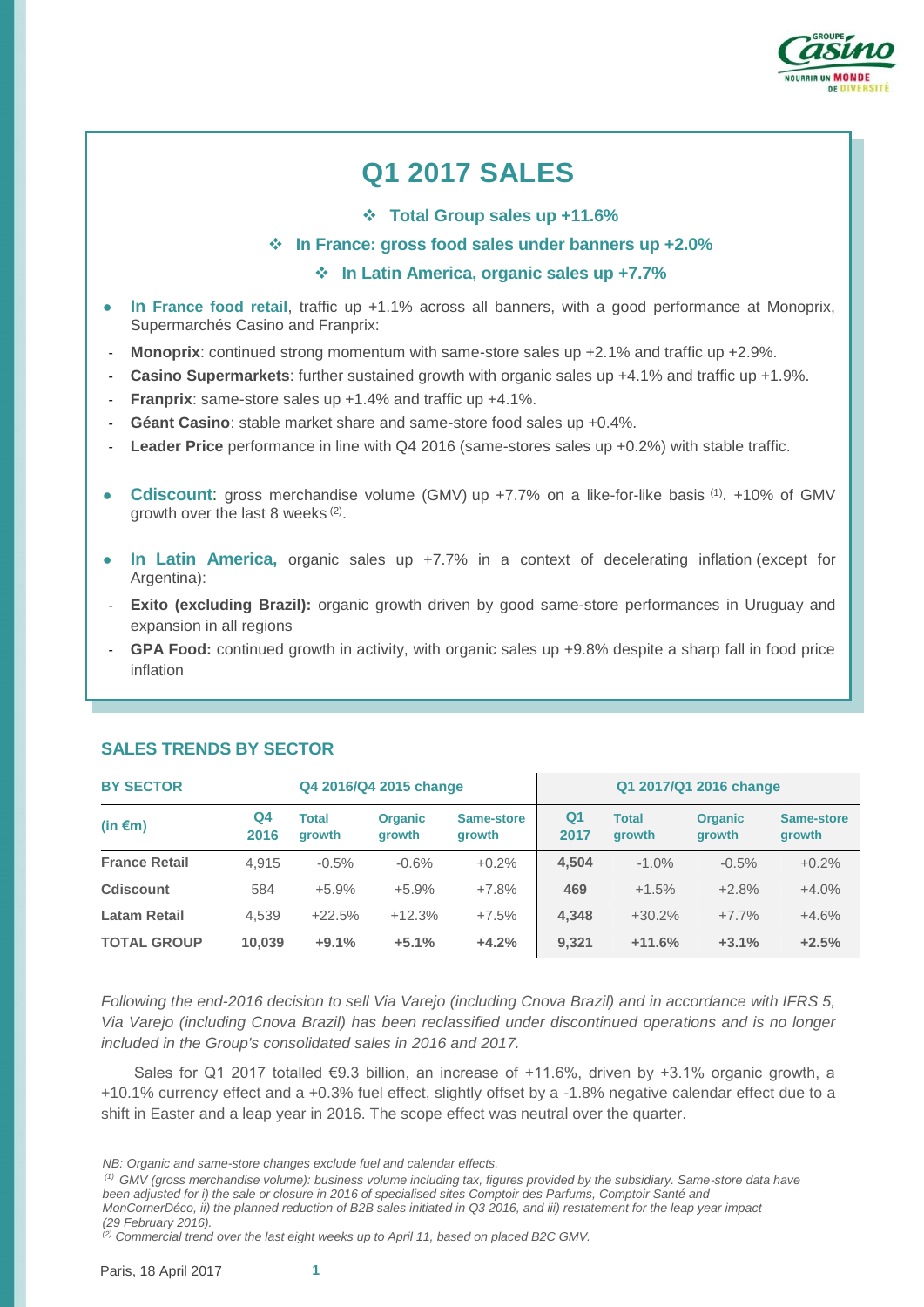

#### **France Retail**

| Q4 2016/Q4 2015 change       |                        |                     |                                         | Q1 2017/Q1 2016 change              |                        |                     |                                         |                                     |
|------------------------------|------------------------|---------------------|-----------------------------------------|-------------------------------------|------------------------|---------------------|-----------------------------------------|-------------------------------------|
| <b>BY BANNER</b>             | Q <sub>4</sub><br>2016 | <b>Total growth</b> | <b>Organic</b><br>growth <sup>(1)</sup> | Same-store<br>growth <sup>(1)</sup> | Q <sub>1</sub><br>2017 | <b>Total growth</b> | <b>Organic</b><br>growth <sup>(1)</sup> | Same-store<br>growth <sup>(1)</sup> |
| <b>Monoprix</b>              | 1,154                  | $+2.4%$             | $+2.5%$                                 | $+0.4%$                             | 1,066                  | $+1.6%$             | $+2.4%$                                 | $+2.1%$                             |
| <b>Casino Supermarkets</b>   | 829                    | $+4.1%$             | $+5.2%$                                 | $+3.2%$                             | 765                    | $+1.6%$             | $+4.1%$                                 | $+1.9%$                             |
| <b>Franprix</b>              | 402                    | $-5.1%$             | $-4.5%$                                 | $-1.7%$                             | 395                    | $-2.0\%$            | $-0.3%$                                 | $+1.4%$                             |
| Convenience<br>& Other $(2)$ | 621                    | $-6.5%$             | $-6.9%$                                 | $-4.8%$                             | 593                    | $-5.5%$             | $-5.6%$                                 | $-3.3%$                             |
| o/w Convenience              | 313                    | $-6.4%$             | $-6.3%$                                 | $-6.1%$                             | 321                    | $-6.1%$             | $-5.3%$                                 | $-4.0%$                             |
| Hypermarkets $(3)$           | 1,254                  | $-0.3%$             | $+0.7%$                                 | $+0.7%$                             | 1,058                  | $-2.3%$             | $-2.6%$                                 | $-1.9%$                             |
| of which Géant Casino        | 1,182                  | $-0.4%$             | $+0.6%$                                 | $+0.6%$                             | 1,005                  | $-1.7%$             | $-2.1%$                                 | $-1.9%$                             |
| <b>Leader Price</b>          | 655                    | $-2.6%$             | $-5.9%$                                 | $+0.1%$                             | 626                    | $-0.9%$             | $-2.7%$                                 | $+0.2%$                             |
| <b>FRANCE RETAIL</b>         | 4,915                  | $-0.5%$             | $-0.6%$                                 | $+0.2%$                             | 4,504                  | $-1.0%$             | $-0.5%$                                 | $+0.2%$                             |

In France, total sales amounted to €4,504 million in Q1 2017, up +0.2% on a same-store basis, including +0.9% growth in food sales. Monoprix's non-food sales were positive, driven by a good performance in apparel; those of Géant were affected by reductions in retail space and the positive impact in Q1 2016 of the mandatory move to digital TV in France. The -0.5% decrease in organic sales was due to transfers to franchises in 2016 and store renovation work. Traffic rose +1.1%, driven by better frequency and passing customers at supermarkets and urban banners. The Group gained +0.1pt market share in the last Kantar period (P03).

 At **Monoprix**, same-store sales growth improved again as compared to the previous quarter, with a +2.1% increase. Traffic was up +2.9%, a record since 2011. The growth reflects a renewed commercial drive, particularly driven by food (fresh) and apparel. Online food sales enjoyed double-digit growth, driven mainly by the implementation of same-day delivery service. During the first quarter, nine stores were opened and two large stores were closed temporarily for renovation work (Champs-Elysées and Parly II). Market share was stable over the last P03 Kantar period.

 At **Supermarchés Casino**, performance was in line with the excellent trends seen in 2016, with organic sales up +4.1% in Q1 and same-store sales up +1.9% driven by +2.4% growth in food sales. Fresh sales were extremely buoyant, especially in service counters developed under the new, more qualitative, concept. Customer traffic was up +1.9%. Market share gained +0.1pt over the cumulative year-to-date Kantar P03 period.

 At **Franprix**, same-store sales kept growing (+1.4%). Customer traffic rose +4.1% over the quarter, driven by store renovations. 65% of all stores now offer a renewed assortment ("Mandarine"); all integrated stores will have moved over to the new concept by the end of H1 2017. Franprix market share resumed stability over the last Kantar P03 period.

 In **Convenience**, same-store sales growth improved sequentially in Q1. The banner continues to update its offering by rolling out its new Petit Casino concept in the integrated stores. Franchise sales rose +6.1% in the first quarter. Their contribution to total gross sales under banners rose from 52% in Q1 2016 to 58% in Q1 2017.

*<sup>(1)</sup> Excluding fuel and calendar effects.* 

*<sup>(2)</sup> Other: mainly Vindémia and Cafeterias.*

*<sup>(3)</sup> Including Géant Casino and mainly the business of the four Codim stores in Corsica.*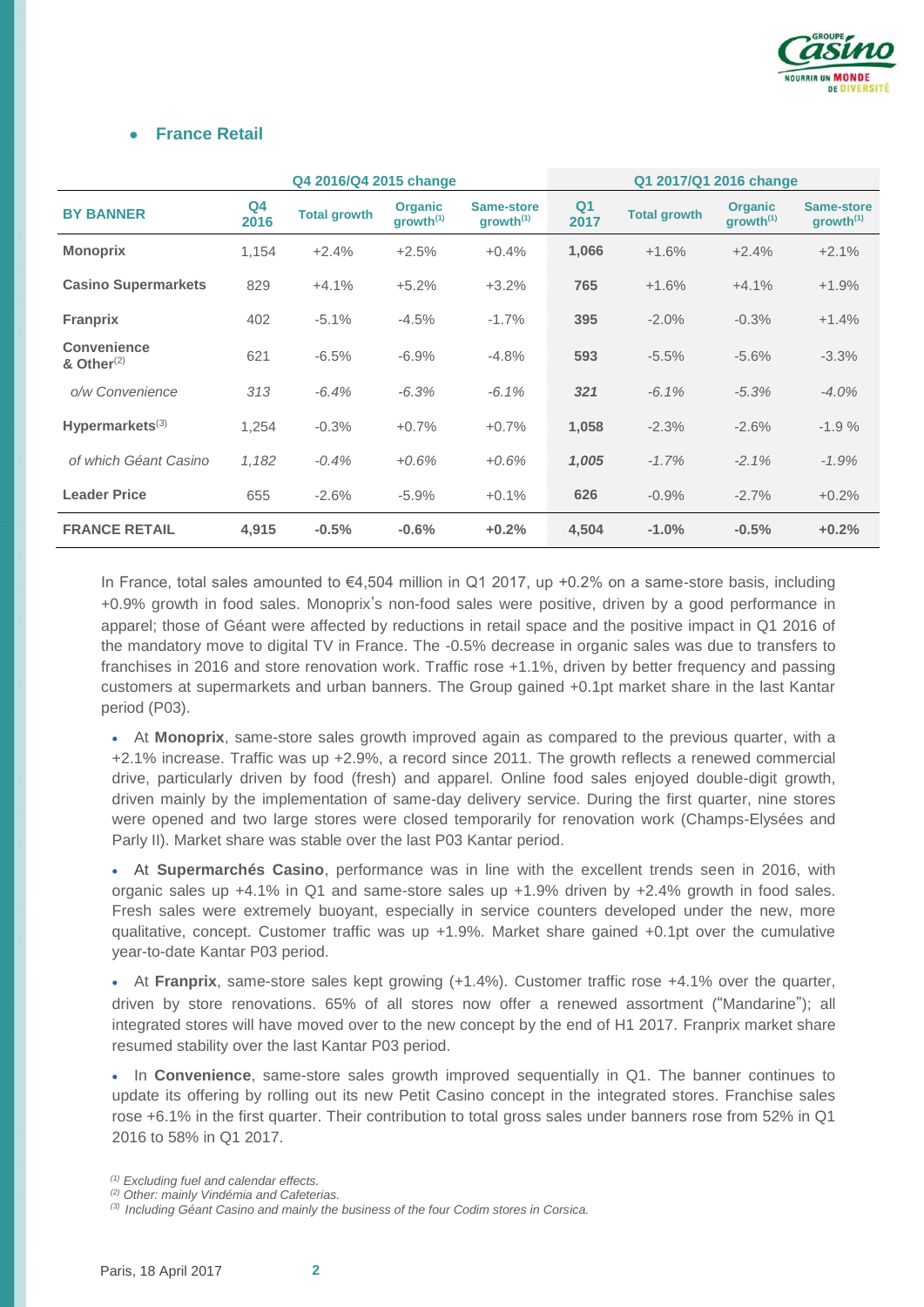

 At **Géant Casino**, same-store sales were down -1.9% in Q1 2017 compared with +4.0% growth in Q1 2016. Same-store food sales were up +0.4% in the quarter (versus +4.7% in Q1 2016), and market share was stable, with no expansion and despite a -1.6% fall in total retail space. The banner delivered a very good performance in its fresh market and organic ranges. Growth in click-and-collect (Drive) was also very buoyant, driven by improved services and assortments. At end-March 2017, 103 of Géant's 106 integrated stores in France were equipped with an adjacent Drive. The decline in non-food sales was due to retail space cuts and the favourable effect in Q1 2016 of the mandatory move to digital TV and the Euro 2016 European football championship.

 At **Leader Price**, same-store sales were up +0.2%, in line with Q4 2016 (+0.1%), with stable traffic and driven by a sequential improvement in volumes due to a renewed product offering and a more dynamic in-store commercial activity. At end-March, the banner had 791 stores, including 380 franchises. Market share was stable in P03 despite store closures in 2016.

#### ● **Cdiscount**

At **Cdiscount**, GMV totalled €770 million in Q1 2017, up +7.7% on a like-for-like basis (1). Excluding TV category, which was boosted in Q1 2016 by the mandatory shift to digital television in France, growth would have been +9.7%. Commercial momentum improved over the quarter, with GMV up +12% in March, a trend that has continued over the last eight weeks to 11 April 2017 (with growth of about +10% based on placed B2C GMV). The marketplace share was 32.0% (+267bp vs Q1 2016), driven notably by a +38% increase in the number of product offerings and a continued improvement in quality of the dedicated customer service.

Traffic was up a sustained +11.4%, mainly due to the mobile channel, which delivered growth of 633bp and with a 57% share. Mobile visits increased by 25% and the conversion rate improved by more than 20bp. Average unique monthly desktop visitors were up +8.0% in January and February compared with the previous year, reaching 12.2 million according to Médiamétrie. On that basis, Cdiscount is the most dynamic site of the top five e-commerce sites in France and hence consolidates its number two position. Average unique monthly mobile visitors totalled 6.5 million in the first two months of 2017.

Cdiscount also continued to strengthen its social media presence. Its Facebook fan base grew significantly from end-March 2016 to end-March 2017, rising from 1.2 million to 1.4 million. According to the Sprinklr survey published in February 2017, Cdiscount ranks number two among 62 French retailers in social media engagement measured in terms of number of interactions (like, share, comment).

*Cnova provided a detailed report on its Q1 sales on 13 April 2017.*

| Key figures $(1)$                                       | Q1 2016 | Q1 2017 | <b>Total</b><br>growth | Same-store growth <sup>(1)</sup> |
|---------------------------------------------------------|---------|---------|------------------------|----------------------------------|
| Gross merchandise volume<br>$(GMV)^{(2)}$ including tax | 732.4   | 770.4   | $+5.2%$                | $+7.7%$                          |
| <b>Traffic (visits in millions)</b>                     | 209.9   | 233.8   | $+11.4%$               |                                  |
| Mobile traffic share (%)                                | 50.6%   | 56.9%   | $+633bp$               |                                  |
| Active customers <sup>(3)</sup> (in millions)           | 7.5     | 8.3     | $+10.4%$               |                                  |
| Units sold (in millions)                                | 11.2    | 12.5    | $+11.7%$               |                                  |
| Orders <sup><math>(4)</math></sup> (in millions)        | 5.7     | 6.5     | $+13.6%$               |                                  |

*(1) Figures published by the subsidiary. Same-store data have been adjusted for i) the sale or closure in 2016 of specialised sites Comptoir*  des Parfums, Comptoir Santé and MonCornerDéco, ii) the planned reduction of B2B sales initiated in Q3 2016, and iii) restatement for the *leap year impact (29 February 2016).*

*(2) GMV (gross merchandise volume): business volume including tax, figures provided by the subsidiary.*

*(3) Active customers at 31 March who made at least one purchase on our website in the last 12 months.*

*(4)Total number of orders placed before cancellation due to detection of fraud or the absence of customer payment.*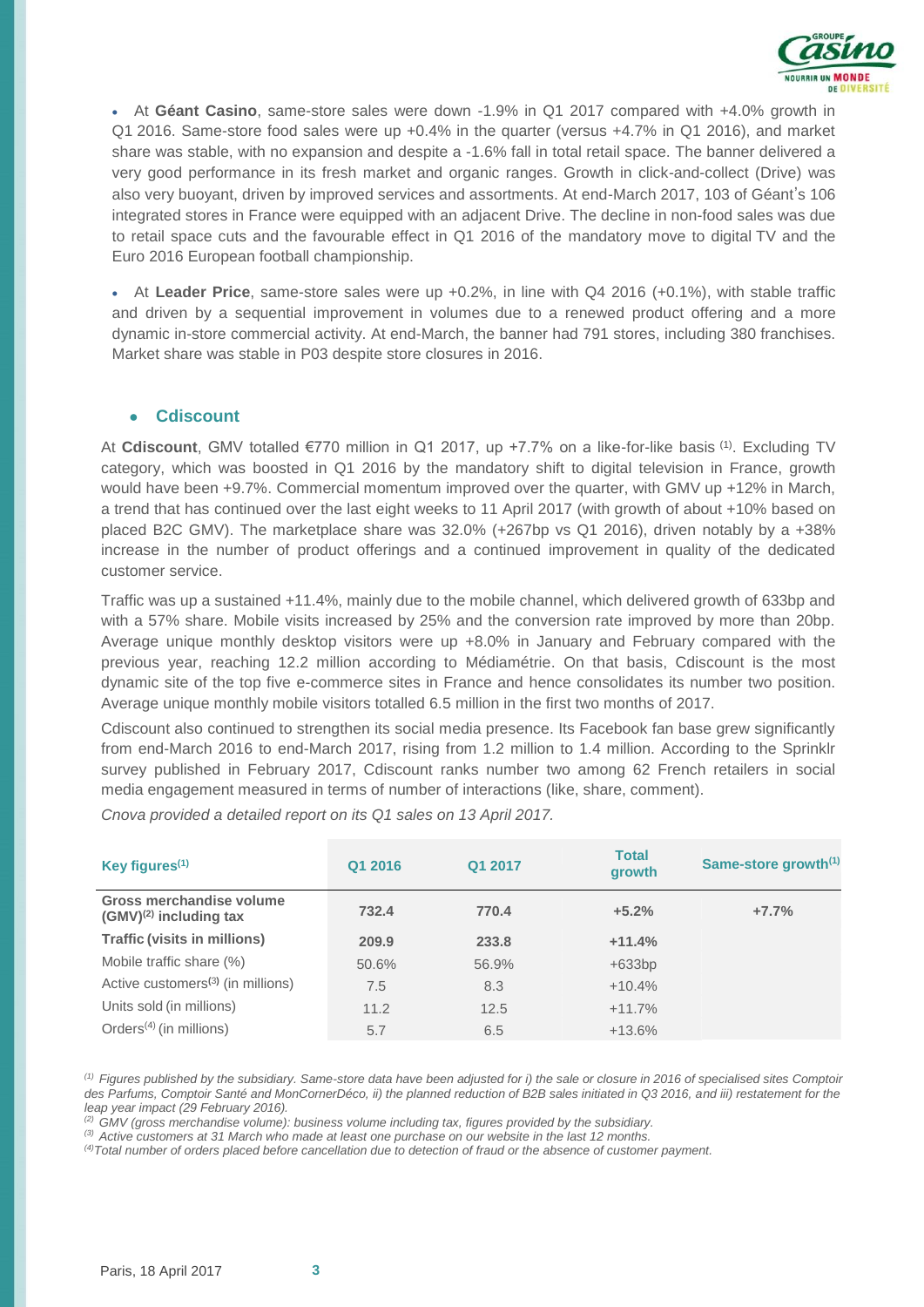

#### **Latam Retail**

Sales in Latin America (Exito and GPA Food) rose +7.7% on an organic basis and +4.6% on a same-store basis in a context of decelerating inflation (except for Argentina).

 **Exito** (excluding GPA Food): organic growth was driven by good same-store performances in Uruguay and expansion in all regions.

 **GPA Food** delivered +9.8% growth on an organic basis and +5.8%(1) on a same-store basis, driven by a recovery at Extra hypermarkets and continued growth at Assaí. Both formats outperformed the market<sup>(2)</sup>. Q1 sales included the impact of a sharp fall in inflation (about 5.2% in Q1 2017 versus 13.1% in Q1 2016). They also include the closure of 60 stores in the last 12 months and 20 during the quarter, of which five hypermarkets being converted into the Assaí format.

- **Assaí** sales continued to grow in Q1 2017, with +28.8% organic growth and +12.9%(1) same-store growth. Customer traffic continued to enjoy double-digit growth and Assaí stores totalled 106 at end-March. Assaí sales represented 38.4% of total GPA Food sales in Q1 2017 and the banner continues to gain market share.
- **Multivarejo** delivered +2.0% growth in same-store sales, with traffic up +410bp year-on-year compared with Q1 2016 and volumes that kept growing. Volume growth at Extra was +2.0%, with same-store sales up  $+5.4\%$ <sup>(2)</sup> at Extra Hyper, which was reflected in market share volume gains over the last 12 Kantar periods. Non-food sales were also up and positive in the first quarter. Pão de Açucar's market share remained stable in January and February 2017, with increasing volumes and traffic.

*GPA provided a detailed report on its Q1 sales on 13 April 2017. Exito will provide a detailed report on its Q1 sales on 16 May 2017.*

**\*\*\***

*(1) Includes sales of two Extra Hyper stores converted to the Assaí format*

*(2) Data published by the subsidiary* – *Source: ABRAS, PMC (IBGE), Nielsen.*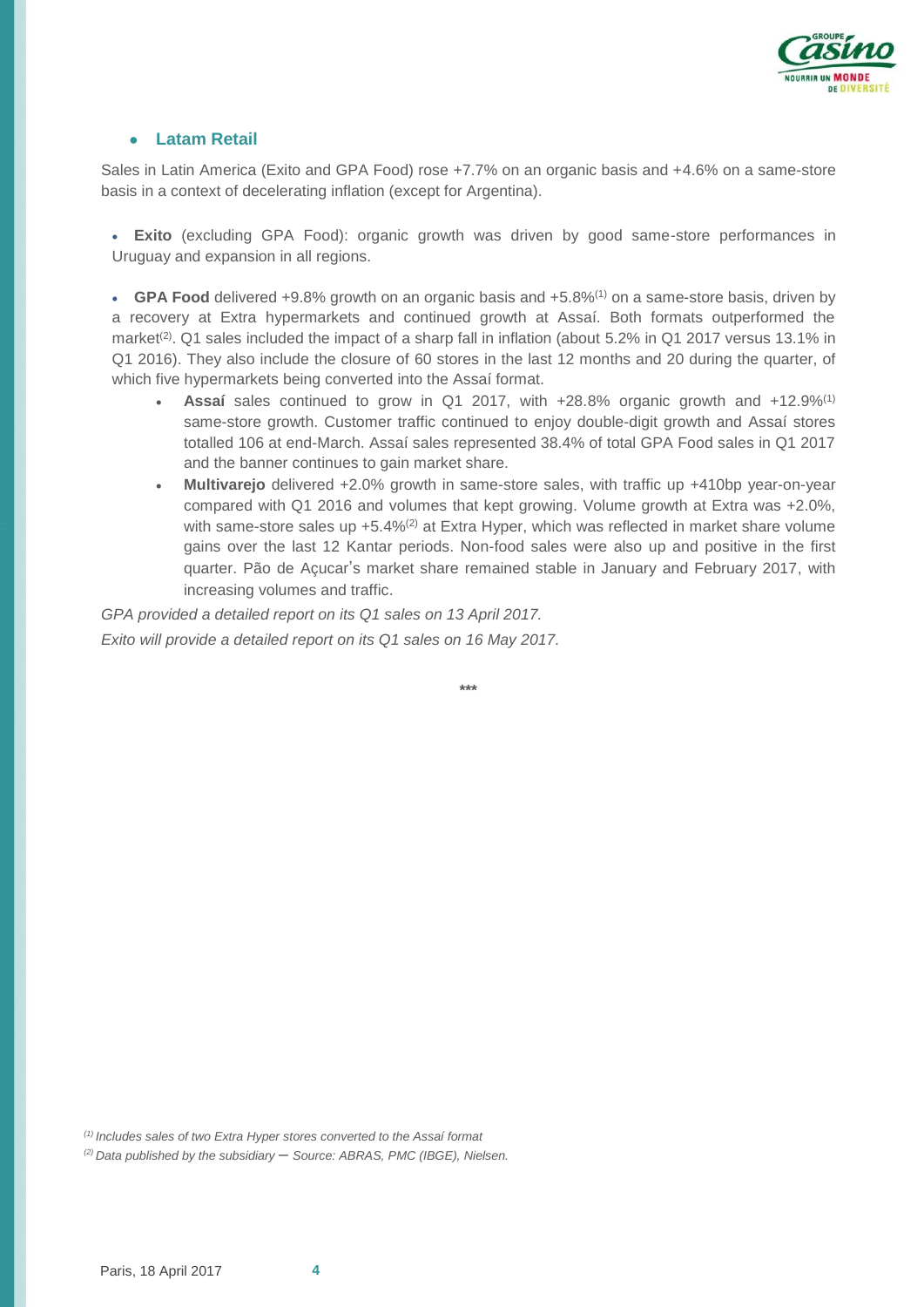

## **APPENDICES**

## **Details and sales trends in Q1 2017**

Organic growth corresponds to growth at constant scope of consolidation and exchange rates, excluding fuel and calendar effects, unless otherwise mentioned.

## **France Retail: breakdown and change in total gross sales under banners in Q1 2017**

| <b>ESTIMATED GROSS SALES</b><br>UNDER BANNERS (in €m, excluding fuel) | Q1 2016 | Q1 2017 | Change<br>(excluding<br>calendar effects) |
|-----------------------------------------------------------------------|---------|---------|-------------------------------------------|
| <b>Monoprix</b>                                                       | 1,078   | 1,092   | $+2.1%$                                   |
| <b>Casino Supermarkets</b>                                            | 695     | 709     | $+3.2%$                                   |
| <b>Franprix</b>                                                       | 440     | 443     | $+1.9%$                                   |
| <b>Convenience &amp; Other</b>                                        | 703     | 676     | $-3.6%$                                   |
| o/w Convenience                                                       | 401     | 384     | $-3.4%$                                   |
| <b>Hypermarkets</b>                                                   | 922     | 880     | $-2.6%$                                   |
| <b>Leader Price</b>                                                   | 690     | 672     | $-1.5%$                                   |
| <b>FRANCE RETAIL</b>                                                  | 4.529   | 4,524   | $+1.1%$                                   |

#### **Main changes in the scope of consolidation**

- Disposal of operations in Asia in 2016.
- Reclassification of Via Varejo and Cnova Brazil as discontinued operations.
- Full consolidation of Geimex at 31 October 2016

#### **Via Varejo Q1 2017 sales – local figures in BRL – as published by GPA**

Press release available on: www.gpari.com.br

| <b>NET SALES (in R\$ million)</b> | Q1 2017  | Change  |
|-----------------------------------|----------|---------|
| Offline                           | 4,891    | $+4,2%$ |
| Online                            | 1,102    | $-4,0%$ |
| Total                             | 5,993    | $+2,6%$ |
|                                   |          |         |
| <b>SAME STORE SALES GROWTH</b>    | Q1 2016  | Q1 2017 |
| Offline                           | $-11,8%$ | $+2,5%$ |
| Online (GMV)                      | $-10,5%$ | $+2,0%$ |

#### **Exchange rates**

| <b>AVERAGE EXCHANGE RATES</b> | Q1 2016 | Q1 2017 | <b>Currency effect</b> |
|-------------------------------|---------|---------|------------------------|
| Argentina (EUR/ARS)           | 15.9531 | 16.6866 | $-4.4%$                |
| Uruguay (EUR/UYP)             | 34.7434 | 30.2801 | $+14.7%$               |
| Colombia (EUR/COP) (x 1,000)  | 3.5885  | 3.1110  | $+15.4%$               |
| Brazil (EUR/BRL)              | 4.3041  | 3.3468  | $+28.6%$               |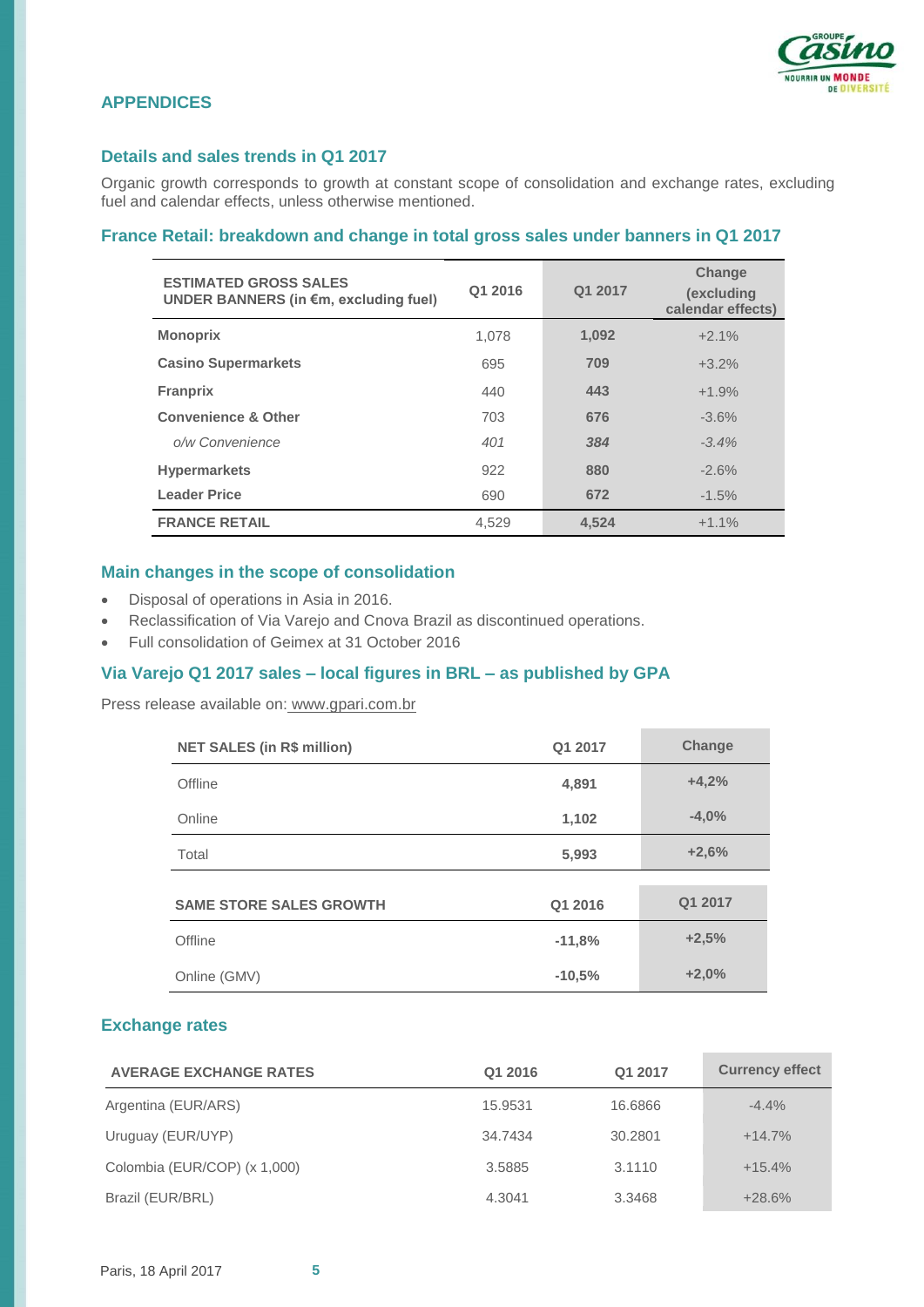

## **Store network at period end**

| <b>FRANCE</b>                              | 30 Sept. 2016 31 Dec. 2016 |       | <b>31 March 2017</b> |
|--------------------------------------------|----------------------------|-------|----------------------|
| <b>Géant Casino Hypermarkets</b>           | 129                        | 129   | 129                  |
| o/w French affiliates                      |                            |       |                      |
| <b>International Affiliates</b>            | 12                         | 12    | 12                   |
| <b>Casino Supermarkets</b>                 | 445                        | 447   | 446                  |
| o/w French Franchised Affiliates           | 69                         | 83    | 104                  |
| <b>International Franchised Affiliates</b> | 32                         | 33    | 32                   |
| <b>Monoprix</b>                            | 738                        | 745   | 750                  |
| o/w Franchises/Affiliates                  | 196                        | 196   | 200                  |
| Naturalia                                  | 137                        | 141   | 144                  |
| Naturalia franchises                       | 5                          | 5     |                      |
| <b>Franprix</b>                            | 853                        | 858   | 869                  |
| o/w Franchises                             | 375                        | 392   | 402                  |
| <b>Leader Price</b>                        | 796                        | 796   | 791                  |
| o/w Franchises                             | 393                        | 383   | 380                  |
| <b>Total Supermarkets and Discount</b>     | 2,832                      | 2,846 | 2856                 |
| <b>Convenience</b>                         | 6.745                      | 6,065 | 5 5 0 6              |
| Other businesses (Cafeterias, Drive, etc.) | 643                        | 630   | 636                  |
| <b>Indian Ocean</b>                        | 172                        | 185   | 186                  |
| <b>TOTAL France</b>                        | 10,521                     | 9,855 | 9 3 1 3              |

| <b>INTERNATIONAL</b>                             | 30 Sept. 2016 | 31 Dec. 2016 | <b>31 March 2017</b> |
|--------------------------------------------------|---------------|--------------|----------------------|
| <b>ARGENTINA</b>                                 | 27            | 27           | 28                   |
| Libertad Hypermarkets                            | 15            | 15           | 15                   |
| Mini Libertad and Petit Libertad supermarkets    | 12            | 12           | 13                   |
| <b>URUGUAY</b>                                   | 75            | 79           | 80                   |
| Géant Hypermarkets                               | 2             | 2            | 2                    |
| <b>Disco Supermarkets</b>                        | 29            | 29           | 29                   |
| Devoto Supermarkets                              | 24            | 24           | 24                   |
| Devoto Express mini-supermarkets                 | 20            | 24           | 25                   |
| <b>BRAZIL</b>                                    | 1 1 1 9       | 1 1 3 5      | 1 1 1 7              |
| Extra Hypermarkets                               | 134           | 134          | 129                  |
| Pao de Açucar Supermarkets                       | 184           | 185          | 185                  |
| <b>Extra Supermarkets</b>                        | 194           | 194          | 194                  |
| Assaí (Cash & Carry)                             | 100           | 107          | 106                  |
| Mini Mercado Extra and minute Pao de Acucar      |               |              |                      |
| mini-supermarkets                                | 276           | 284          | 274                  |
| <b>Drugstores</b>                                | 155           | 155          | 152                  |
| + Service stations                               | 76            | 76           | 77                   |
| <b>COLOMBIA</b>                                  | 1805          | 1873         | 1899                 |
| Exito Hypermarkets                               | 85            | 86           | 87                   |
| <b>Exito and Carulla Supermarkets</b>            | 167           | 166          | 164                  |
| <b>Super Inter Supermarkets</b>                  | 67            | 67           | 67                   |
| Surtimax (discount)                              | 1 3 8 1       | 1443         | 1 4 7 1              |
| o/w "Aliados"                                    | 1246          | 1 307        | 1 3 3 6              |
| $B2B^{(1)}$                                      | 2             | 2            | 2                    |
| <b>Exito Express and Carulla Express</b>         |               |              |                      |
| mini-supermarkets                                | 102           | 109          | 108                  |
| Other supermarkets<br><b>TOTAL International</b> | 3 0 26        | 0<br>3 1 1 4 | $\Omega$<br>3 1 2 4  |
|                                                  |               |              |                      |

*(1) Previously included in the Surtimax's line*